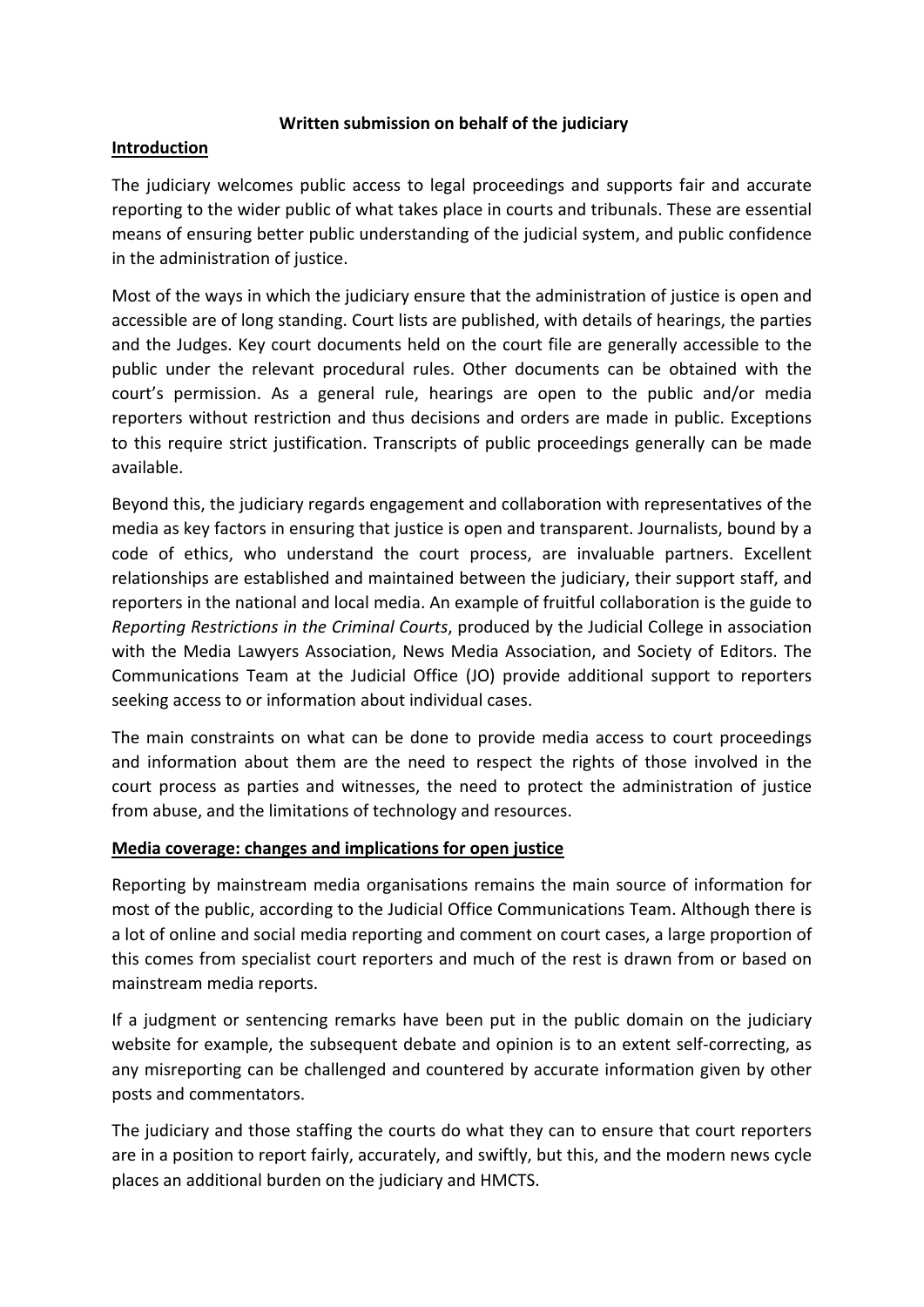A decade ago the judiciary laid down a default rule that media representatives can report live from court by text, via Twitter or otherwise. This form of reporting has become common in high-profile cases. Done to a professional standard, this enhances open justice by allowing more detailed and immediate accounts of proceedings as they unfold.

It is however well-documented that the number of professional court reporters has dwindled over recent years. The loss of expertise and understanding is a source of concern, as it could lead to a loss of accuracy in reporting and impair public understanding of the workings of the justice system. In addition, the casual, inexpert or inexperienced reporter is less likely to be aware of legal constraints on reporting such as (for example) the prohibition on reporting information that would tend to identify the complainant in a case of sexual assault, modern slavery, and FGM.

One way in which the public, including the media, can be given readier access to legal proceedings is by the unmediated, unedited broadcast or livestreaming of proceedings. In this way, public access can be obtained remotely without the need to go to a court building. But there are long-standing statutory bans on filming, photography and audio recording of court proceedings. Members of the public are prohibited from publishing video and audio recordings and can only make audio recordings with permission.

Broadcasts made and controlled by the Court are an exception. Broadcasting is now a wellestablished process in the Supreme Court, which has its own online video channel, and in the Court of Appeal, where some civil and family hearings are livestreamed on YouTube and available to view thereafter. In appeal proceedings, which do not involve witnesses, this is a satisfactory system. The number of such cases is a minute fraction of the total number of cases dealt with in the courts every day, and the resource implications for the judiciary and HMCTS of making such arrangements and "policing" them, are correspondingly limited. Arrangements for livestreaming of sentencing remarks in the most serious criminal cases are also in place, though their implementation has been delayed by the pandemic.

The judiciary now has a great deal of experience of a different form of remote access to court hearings. When the pandemic made physical attendance impossible or at best undesirable, the judiciary swiftly embraced the opportunity to conduct a wide variety of hearings remotely, using video or audio methods only.

The Coronavirus Act 2020 authorised remote access by members of the public in some cases falling outside the general bans on recording and transmission. The judiciary and HMCTS responded rapidly to the move to remote hearings, introducing a flexible system of remote hearings by phone or video conferencing, and recognising the importance of maintaining the principle of open justice. That said, enabling remote observation of hearings placed considerable demands on resources and, as we explain later, experience has shown that this way of giving access to court proceedings can pose some fresh challenges.

### **Media access to information/transparency**

Technology has made it easier to provide access to information. Court lists are nowadays made readily accessible online. Recent decisions have enlarged the scope of what can be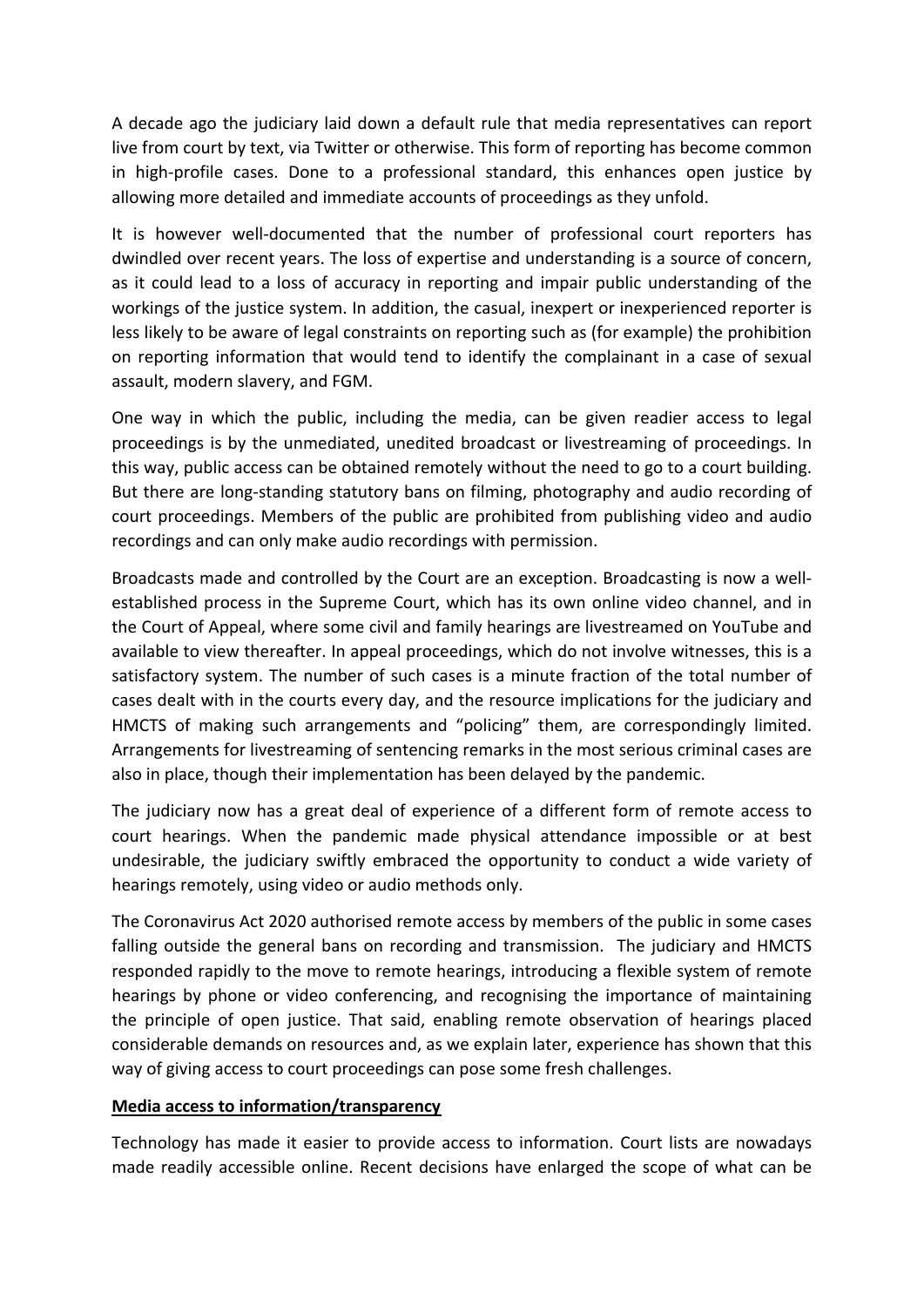obtained from court files, to support the open justice principle. The advent of electronic filing has made media and public access easier in practice. The judiciary continues to invest time and resources to supporting court reporters. A new edition of the Judicial College Guide to reporting the criminal courts is in the final stages of preparation and will be publicly accessible online for all to read.

Many civil and appellant judgments are published on [www.bailii.org,](http://www.bailii.org/) and are to be made available via the National Archive. The most newsworthy judgments are published on the judiciary website. All of this takes place very shortly after the judgment has been handed down.

Sentencing remarks in many serious criminal cases are published on that website as well. For instance, the sentencing remarks of Lord Justice Fulford in the recent *Couzens* case, were online within minutes after they had been delivered. Sentencing remarks in the most serious cases are generally written down and can be made available to reporters. But this is not the norm and is not practicable in many cases because of the impact it would have on the pace of work in the Crown Court. Moreover, sentencing remarks will often contain information which cannot be published, for example material that would identify the victim of a sexual crime. The provision of transcripts would require the devotion of significant additional resources, to make sure the public record was a precise verbatim record. It is common for transcripts when first produced to contain significant errors and omissions.

# **Court reform and remote hearings**

As already mentioned, the move to provide remote access to hearings during the pandemic was a great success. For example, large numbers of accredited journalists from this jurisdiction and abroad were given remote access to hearings in the *Duchess of Sussex v Associated Newspapers* case, without adverse incident. The judiciary was also able to provide a high level of media access to in-court hearings that attracted an exceptional degree of public interest, such as *Johnny Depp v News Group.*

That said, the success of these arrangements was due to very careful preparation, clear legal warnings about the proprieties of reporting and, in the case of *Depp* the provision of a great deal of additional courtroom space; and making these arrangements placed very significant demands on court staff and the judges concerned. These are extreme examples but facilitating remote access has placed additional demands on the judiciary and its support staff in a wide range of circumstances. All of this is resource-intensive in a way quite different from the pre-pandemic norm. Remote access to hearings has been facilitated in countless thousands of cases during the covid pandemic for parties, witnesses or press. It has been a struggle even with the additional recruitment of staff by HMCTS. Remote access by the media will be constrained in practical terms unless government makes the financial resources available to have a sufficient number of staff to provide the time needed to make the arrangements.

Remote access will clearly be an important aspect of open justice in future. Provisions in the Police, Crime, Sentencing and Courts Bill will enable the Lord Chancellor (with the concurrence of the Lord Chief Justice) to widen opportunities for remote observation of